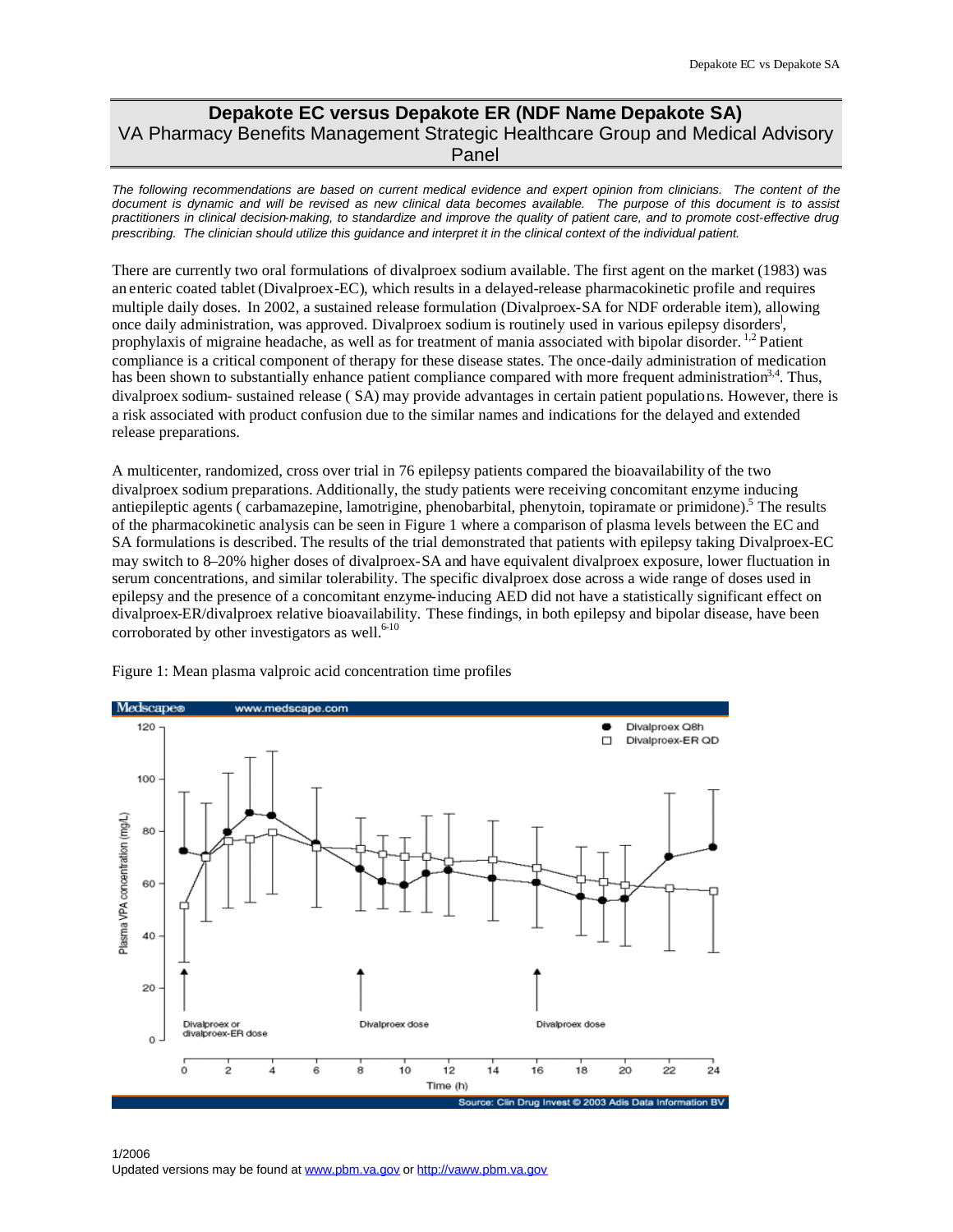## Note in graphic Divalproex ER is the same as Divalproex SA in the text

Reed and colleagues conducted a computer simulation of conversion for divalproex EC to SA.<sup>12</sup> The four possible divalproex q12h to once-daily divalproex ER formulation conversion strategies selected for study were the following: immediate conversion 12 hours after the last divalproex dose; delayed conversion 24 hours after the last divalproex dose; stepwise conversion, i.e. half the divalproex SA daily dose in both the morning and evening for 1 day; and mixed conversion, i.e. half divalproex daily dose in the morning and half divalproex SA daily dose in the evening for 1 day, prior to converting to once-daily divalproex SA. The results of the models demonstrated that the process to convert between EC and SA products does not require a stepwise conversion or withdrawal phase. If these techniques are implemented patients will undergo the largest changes in plasma concentrations which may result in loss of therapeutic effect. Employing a one time immediate conversion was shown to result in the least amount of plasma concentration variability and would likely be the most convenient for patients. Figure 2 provides an example from the computer model that shows the result so various conversion techniques.



Figure 2: Mean plasma valproic acid concentration over time

Note in graphic Divalproex ER is the same as Divalproex SA in the text

The conversion of divalproex EC to SA has been shown to be safe and effective. Patients should be converted with an increase in dose of 8-20% when going to the SA product. For example, a patient receiving 1000 mg/day of the EC product could convert to 1250 mg of the SA product. Table 1 is the manufacturer's recommended conversion doses. Conversion can be done as a one time change and need not be titrated. Plasma levels should be monitored according to the clinical condition of the patient.